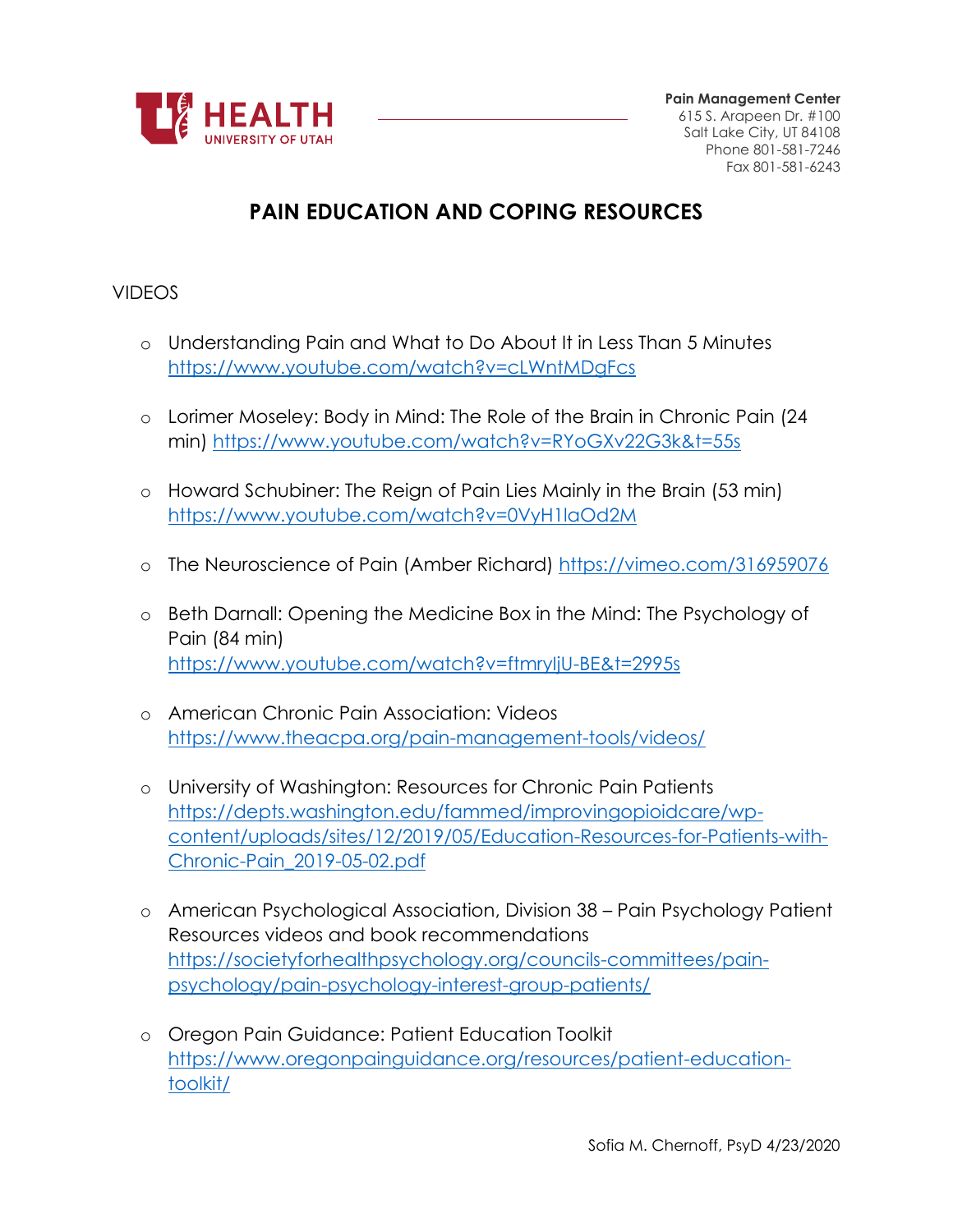o Kristen Neff and Chris Germer: Self-Compassion Video Series [https://product.soundstrue.com/power-of-self-compassion/free-video](https://product.soundstrue.com/power-of-self-compassion/free-video-series/?ck_subscriber_id=308697260#a_aid=5e1cb581e4ceb&a_bid=bebe62d3)[series/?ck\\_subscriber\\_id=308697260#a\\_aid=5e1cb581e4ceb&a\\_bid=bebe](https://product.soundstrue.com/power-of-self-compassion/free-video-series/?ck_subscriber_id=308697260#a_aid=5e1cb581e4ceb&a_bid=bebe62d3) [62d3](https://product.soundstrue.com/power-of-self-compassion/free-video-series/?ck_subscriber_id=308697260#a_aid=5e1cb581e4ceb&a_bid=bebe62d3)

# ONLINE READING

- o Recovery Strategies: Pain Guidebook (Greg Lehman) <http://www.greglehman.ca/recovery-strategies-pain-guidebook>
- o Pain is Weird (Paul Ingraham) [https://www.painscience.com/articles/pain](https://www.painscience.com/articles/pain-is-weird.php)[is-weird.php](https://www.painscience.com/articles/pain-is-weird.php)
- o Institute for Chronic Pain Blog<https://www.instituteforchronicpain.org/blog>
- o Curable Health blog<https://www.curablehealth.com/blog>
- o CDC on Chronic Pain and Opioids <https://www.cdc.gov/drugoverdose/patients/materials.html>
- o National Sleep Foundation Pain and Sleep <https://www.sleepfoundation.org/articles/pain-and-sleep>
- o US Department of Veterans Affairs: Center for Integrated Healthcare Patient Education Materials [https://www.mirecc.va.gov/cih-visn2/clinical\\_resources.asp](https://www.mirecc.va.gov/cih-visn2/clinical_resources.asp)
	- o Please "click" on Patient Education tab to access materials on pain and related topics
- o NRP: Pain Reexamined, A New Look at How We Manage Pain <https://www.npr.org/series/774347723/pain-reexamined>
	- o "How The Brain Shapes Pain And Links Ouch With Emotion" [https://www.npr.org/sections/health](https://www.npr.org/sections/health-shots/2019/05/20/724136568/how-the-brain-shapes-pain-and-links-ouch-with-emotion)[shots/2019/05/20/724136568/how-the-brain-shapes-pain-and-links](https://www.npr.org/sections/health-shots/2019/05/20/724136568/how-the-brain-shapes-pain-and-links-ouch-with-emotion)[ouch-with-emotion](https://www.npr.org/sections/health-shots/2019/05/20/724136568/how-the-brain-shapes-pain-and-links-ouch-with-emotion)
	- o "Exercising To Ease Pain: Taking Brisk Walks Can Help" [https://www.npr.org/sections/health](https://www.npr.org/sections/health-shots/2019/09/23/754869132/exercising-to-ease-pain-taking-brisk-walks-can-help)[shots/2019/09/23/754869132/exercising-to-ease-pain-taking-brisk](https://www.npr.org/sections/health-shots/2019/09/23/754869132/exercising-to-ease-pain-taking-brisk-walks-can-help)[walks-can-help](https://www.npr.org/sections/health-shots/2019/09/23/754869132/exercising-to-ease-pain-taking-brisk-walks-can-help)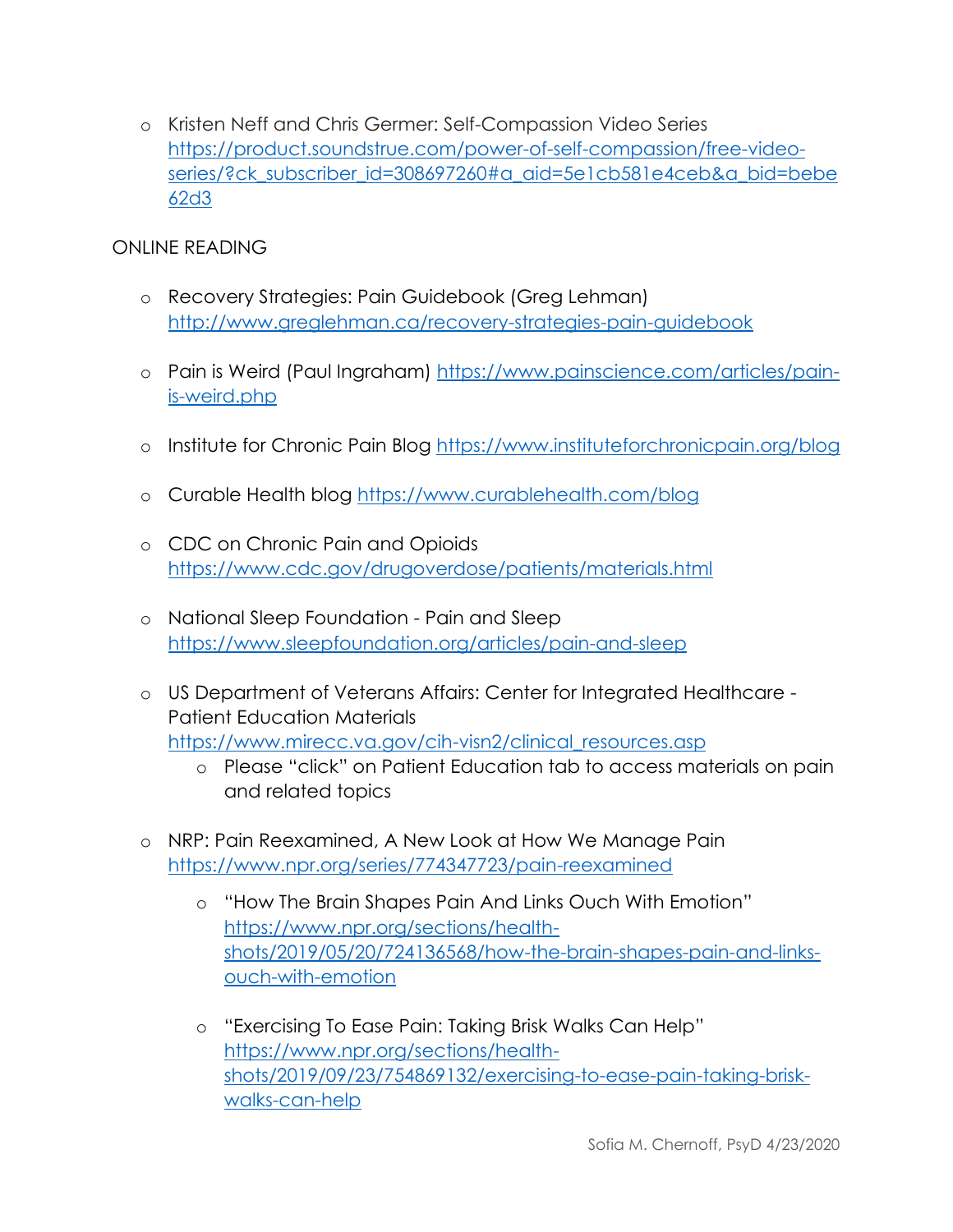o "Meditation Reduced The Opioid Dose She Needs To Ease Chronic Pain By 75%" [https://www.npr.org/sections/health](https://www.npr.org/sections/health-shots/2019/11/11/743065892/meditation-reduced-the-opioid-dose-she-needs-to-ease-chronic-pain-by-75)[shots/2019/11/11/743065892/meditation-reduced-the-opioid-dose](https://www.npr.org/sections/health-shots/2019/11/11/743065892/meditation-reduced-the-opioid-dose-she-needs-to-ease-chronic-pain-by-75)[she-needs-to-ease-chronic-pain-by-75](https://www.npr.org/sections/health-shots/2019/11/11/743065892/meditation-reduced-the-opioid-dose-she-needs-to-ease-chronic-pain-by-75)

# BOOKS

- o "Explain Pain" by Moseley & Butler
- o "Why do I hurt?" by Louw
- o "The Mindfulness Solution to Pain: Step-by-Step Techniques for Chronic Pain Management" by Jackie Gardner-Nix and Jon Kabat-Zinn
- o "The Pain Survival Guide" by Dennis Turk and Frits Winter
- o "Living Beyond Your Pain: Using Acceptance and Commitment Therapy to Ease Chronic Pain Paperback" by JoAnne Dahl, Tobias Lundgren, and Steven C. Hayes
- o "Managing Pain Before It Manages You" by Margaret A. Caudill
- o "Full Catastrophe Living: Using the wisdom of your body and mind to face stress, pain, and illness" by Jon Kabat-Zinn
- o "Wherever You Go There You Are" by Jon Kabat-Zinn
- o "The Relaxation & Stress Reduction Workbook" by Martha Davis, Elizabeth Robbins Eshelman, and Matthew McKay
- o "The Mindful Self-Compassion Workbook" by Kristin Neff and Christopher Germer

## INTERACTIVE RESOURCES AND PHONE APPS

- o Curable Health (chronic pain self-management) <https://www.curablehealth.com/>
- o Headspace (meditation)<https://www.headspace.com/>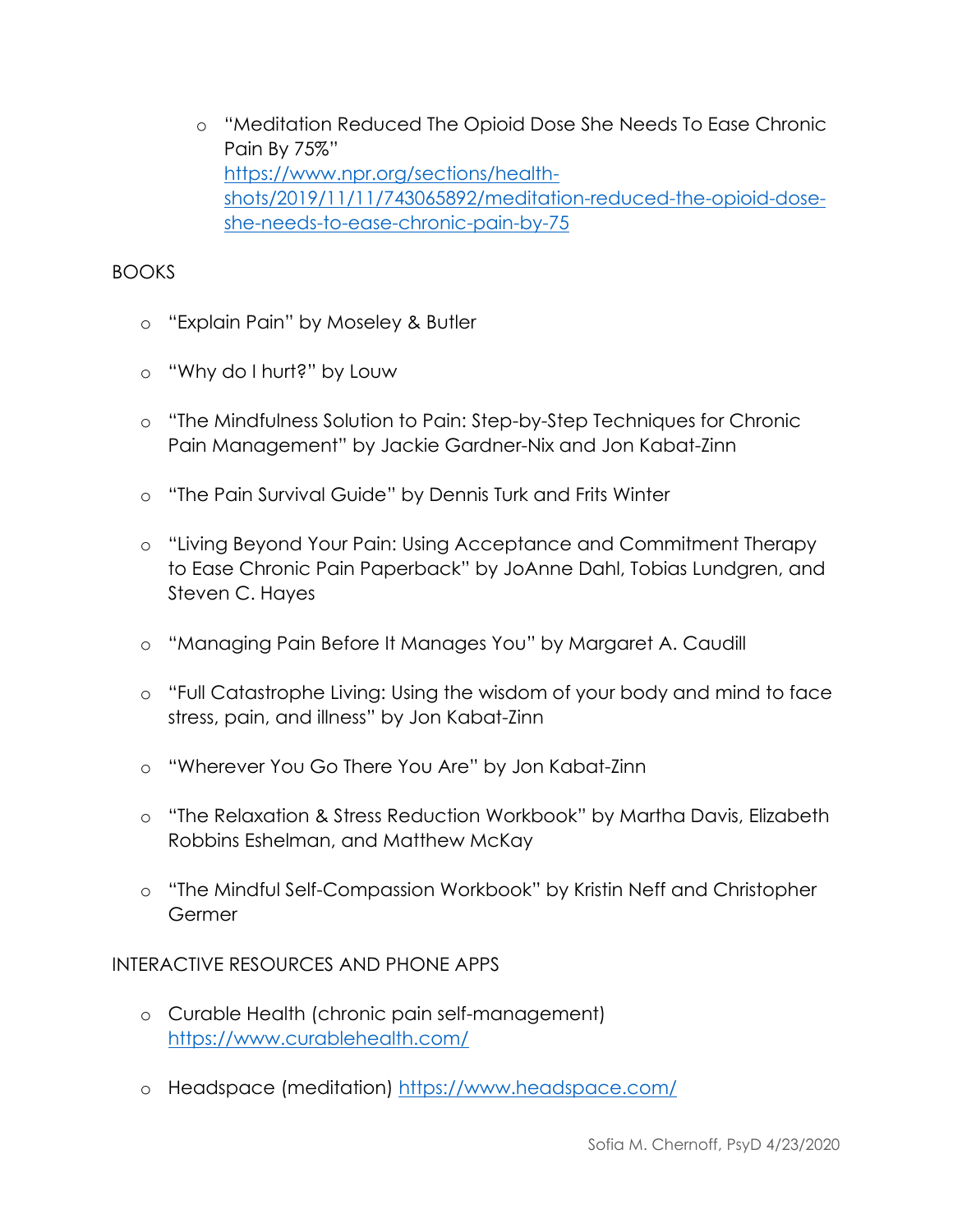- o Calm (relaxation, sleep, and meditation)<https://www.calm.com/>
- o Mindfulness Coach (mindfulness) [https://www.ptsd.va.gov/appvid/mobile/mindfulcoach\\_app.asp](https://www.ptsd.va.gov/appvid/mobile/mindfulcoach_app.asp)
- o Stop, Breathe & Think: Meditation and Mindfulness <https://www.stopbreathethink.com/>
- o ACT Coach [https://www.ptsd.va.gov/appvid/mobile/actcoach\\_app\\_public.asp](https://www.ptsd.va.gov/appvid/mobile/actcoach_app_public.asp)

## PODCASTS

o Curable Podcast: Like Mind, Like Body

#### AUDIO RECORDINGS

- o UC San Diego Center for Mindfulness Guided Audio and Video [https://medschool.ucsd.edu/som/fmph/research/mindfulness/programs/](https://medschool.ucsd.edu/som/fmph/research/mindfulness/programs/mindfulness-programs/MBSR-programs/Pages/audio.aspx) [mindfulness-programs/MBSR-programs/Pages/audio.aspx](https://medschool.ucsd.edu/som/fmph/research/mindfulness/programs/mindfulness-programs/MBSR-programs/Pages/audio.aspx)
- o UCLA Health Guided Meditations [https://www.uclahealth.org/marc/body.cfm?id=22&iirf\\_redirect=1](https://www.uclahealth.org/marc/body.cfm?id=22&iirf_redirect=1)
- o Dartmouth Student Wellness Center Relaxation Downloads [https://students.dartmouth.edu/wellness-center/wellness](https://students.dartmouth.edu/wellness-center/wellness-mindfulness/relaxation-downloads)[mindfulness/relaxation-downloads](https://students.dartmouth.edu/wellness-center/wellness-mindfulness/relaxation-downloads)
- o The Mindfulness Solution Download Meditations <http://mindfulness-solution.com/DownloadMeditations.html>
- o VA Salt Lake City Health Care System Mindfulness & Meditation Exercises [https://www.saltlakecity.va.gov/Whole\\_Health/Mindfulness/audio\\_clips.as](https://www.saltlakecity.va.gov/Whole_Health/Mindfulness/audio_clips.asp) [p](https://www.saltlakecity.va.gov/Whole_Health/Mindfulness/audio_clips.asp)
- o VA Salt Lake City Health Care System Mindfulness Resources [https://www.saltlakecity.va.gov/Whole\\_Health/Mindfulness/Mindfulness\\_R](https://www.saltlakecity.va.gov/Whole_Health/Mindfulness/Mindfulness_Resources.asp) [esources.asp](https://www.saltlakecity.va.gov/Whole_Health/Mindfulness/Mindfulness_Resources.asp)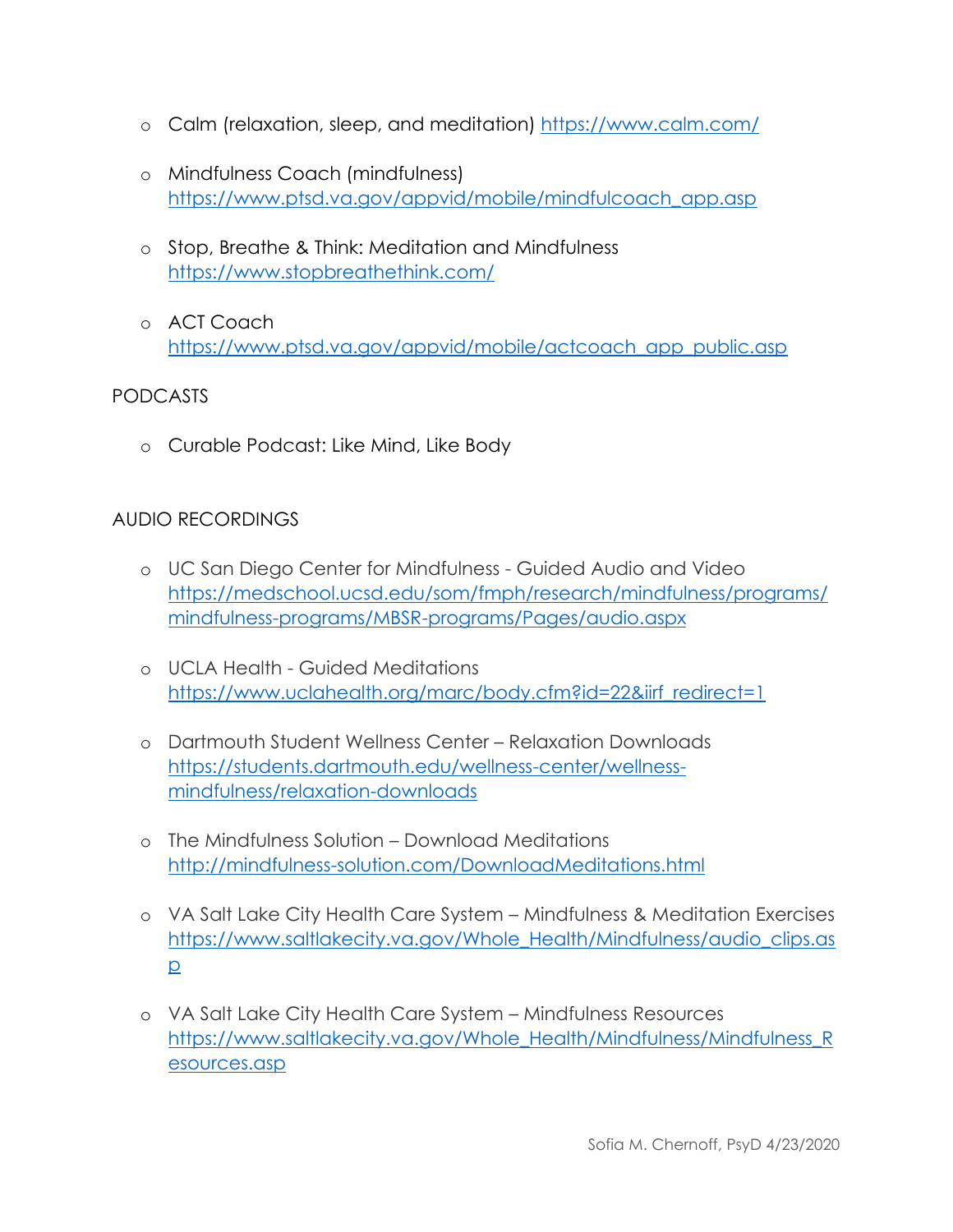o Bull Publishing Company: Enhanced Pain Management CD by Beth Darnall

```
https://www.bullpub.com/enhanced-pain-management-cd-or-mp3.html
```
o Please "scroll down" to the bottom of the page for a free "stream"

# CHRONIC PAIN SUPPORT GROUPS

- o American Chronic Pain Association: [https://theacpa.org/about](https://theacpa.org/about-us/support-groups/)[us/support-groups/](https://theacpa.org/about-us/support-groups/)
- o US Pain Foundation: [www.painconnection.org/support-groups](http://www.painconnection.org/support-groups)
- o Mindfulness: Weekly drop in meditation with Jean Leonard, PhD:\* <http://www.jeanleonardphd.com/free-drop-in-virtual-meditation-group/> Wednesdays, 12-1 pm, MST, beginning March 25, 2020
	- o Zoom link for the session: [\\*https://zoom.us/j/635588699\\*](https://zoom.us/j/635588699*%20-%20https:/zoom.us/j/635588699)  [https://zoom.us/j/635588699](https://zoom.us/j/635588699*%20-%20https:/zoom.us/j/635588699)
	- o Meeting ID (should you need to dial in by phone): 635-588-699

# MENTAL HEALTH AND ADDICTION SUPPORT GROUPS

- o Anxiety and Depression Association of America Online Support Group: <https://adaa.org/adaa-online-support-group>
- o Depression and Bipolar Support Alliance: [https://www.dbsalliance.org/support/chapters-and-support](https://www.dbsalliance.org/support/chapters-and-support-groups/online-support-groups/)[groups/online-support-groups/](https://www.dbsalliance.org/support/chapters-and-support-groups/online-support-groups/)
- o In The Rooms: An Online Addiction Recovery Community: [http://www.intherooms.com](http://www.intherooms.com/)
- o LifeRing Secular Recovery:<https://www.lifering.org/online-meetings>
- o NA Online Meetings, "Addicts helping Addicts Recover": [http://na-recovery.org](http://na-recovery.org/)
- o Recovery Dharma: "Healing from Addiction with Buddhist Practice", daily meetings via computer, smartphone or dial-in: [http://recoverydharma.online](http://recoverydharma.online/)